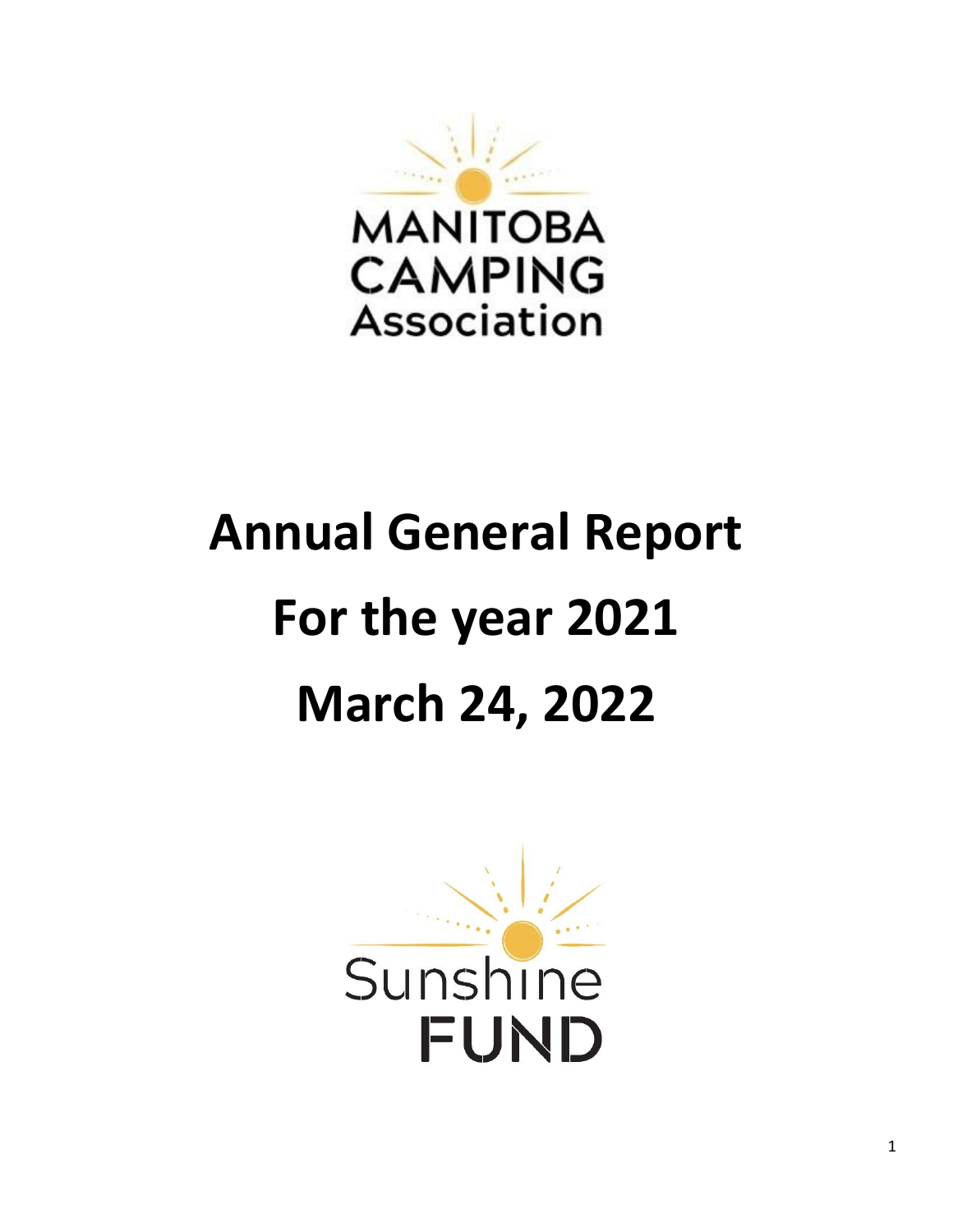**Manitoba Camping Association 2021 Annual General Meeting Calvary Temple, Winnipeg, MB Thursday March 24, 2022**

## **AGENDA**

- 1. Call to Order
- 2. Welcome Land Acknowledgement, Introductions
- 3. Establish Quorum
- 4. Adoption of Minutes from 2020 AGM
- 5. Reports:
	- a. MCA President Jared Clarke
	- b. MCA Executive Director Kim Scherger
	- c. Nominations Danial Sprintz, Lexie Yurman, Kim Scherger
- 6. Audited Financial Report & Appointment of Auditors Leanne Slobodian
- 7. Election of Directors Jared Clarke
- 8. New Business
	- a.

b.

9. Adjournment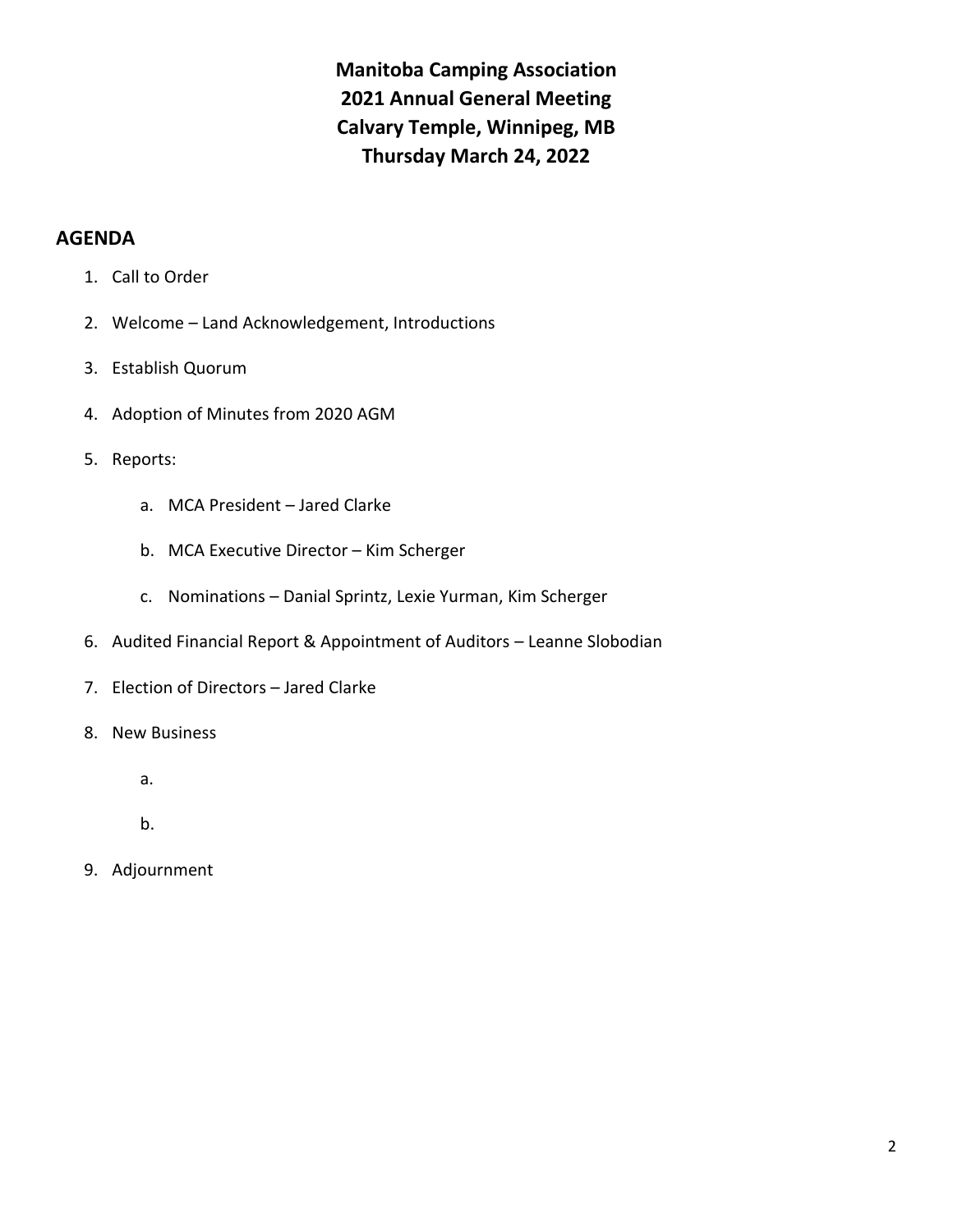# **MCA AGM Minutes March 22, 2021, via Zoom**

- **1. Call to Order** Wayne Eisbrenner
- **2. Land Acknowledgement** We are meeting virtually on Treaty 1 land, the traditional land of the Anishinaabe, Ininew, Oji-Cree, Dene, and Dakota. Also the birthplace of the Métis Nation.

#### **3. Establish forum**

#### **In Attendance:**

| Wayne Eisbrenner - MCA Board President     | Jared Clarke - Calvary Temple Camp        |
|--------------------------------------------|-------------------------------------------|
| Amber Allen - Luther Village               | Caroline Wintoniw - Luther Village        |
| Danial Sprintz - Camp Massad               | Don Roe - Gimli Bible Camp                |
| Andrew Sevigny -Dauphin Bible Camp         | Nancy Paschke - Camp Nutimik              |
| Dale Wiebe - Winkler Bible Camp            | Angela Lott - Camp Nutimik                |
| Janet Peters - Camp Assiniboia (CWM)       | Geoff Lott - Camp Nutimik                 |
| Dan Ingram - Circle Square Ranch           | Howard Weir - Turtle Mountain Bible Camp  |
| Neil Steward - Pioneer Camp Manitoba       | Anita Vander Aw - St. Malo Catholic Camps |
| Jenna Brauner - Cedarwood                  | Mat Klachefsky - Camp Stephens            |
| Chris Chesham - Tim Horton Camp Whiteshell | Kellin Friesen - Winkler Bible Camp       |
| Rick Bochinski - Camp Manitou              | Evelina Koehler - Red Rock Bible Camp     |
| Leanne Slobodian - MCA Board               | Michael Bergen - Valley View Bible Camp   |
| Johnny Beardy - Red Rock Bible Camp        | Karen Lind - Assiniboine Park Zoo Camp    |
| Lexie Yurman - BB Camp                     | Connor Trueman - MCA Board                |
| Pamela Kirkpatrick - Camp Wasaga           | Jocelyne McMullen - Province of MB        |
| Henry Enns - Valley View Bible Camp        | Dana Moroz - Sunshine Fund Staff          |
| Becky Clarke - Calvary Temple Camp         | Kim Scherger - MCA Executive Director     |
| Audrey Hicks - Camp Arnes                  | Rick Scherger - MCA Staff                 |
|                                            |                                           |

\*24 Camps represented, 36 people in total (inclusive)

#### **Missing:**

D-Camp Briardale **Camp Quality** Camp Quality Roseau River Bible Camp Mini-U Momenta Momenta Variety Camp Brereton Rady JCC **Rock Lake United Church Camp** Camp Wannakumbac Wellman Lake United Church Camp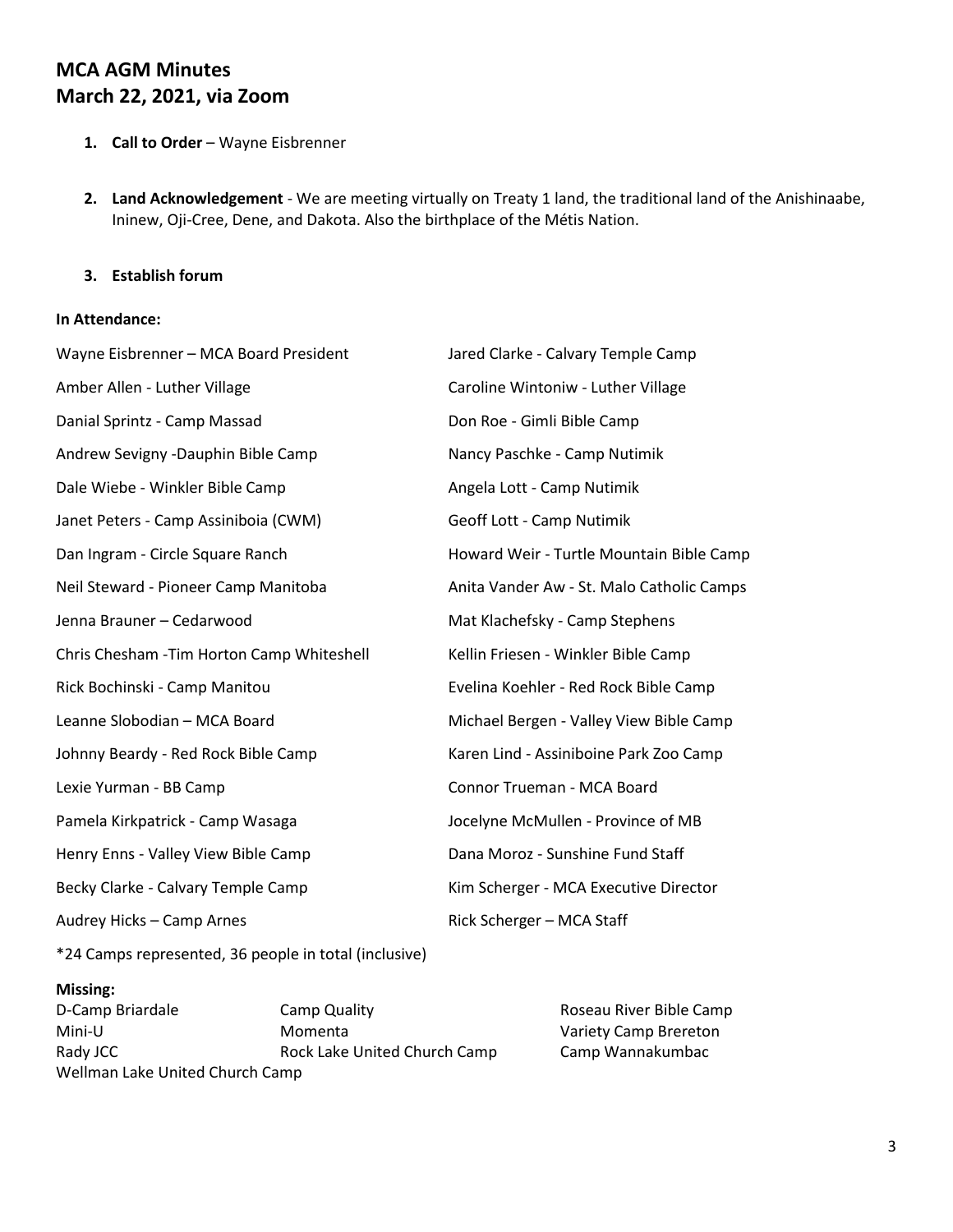#### **5. MOTION TO ACCEPT MINUTES OF APRIL 7, 2020 AGM. MSC2021-02 Audrey Hicks/ 2nd Andrew Sevigny**

#### **6. Reports**

President's report - No questions or concerns Executive Director's report - No questions or concerns Standards and Accreditation report - No questions or concerns Membership report - No questions or concerns Marketing and Communications report - No questions or concerns Nominations report - No questions or concerns

**MOTION TO ACCEPT REPORTS AS PROVIDED.** MSC2021-03 Neil Steward / 2<sup>nd</sup> Pam Kirkpatrick

#### **7. Audited Financial Statements** - Kim (brief overview)

- Statements presented fairly and all in accordance with accounting policies
- Year ended well considering so many unknowns
- Donations down slightly
- Able to access a number of emergency COVID grants
- Less Sunshine Fund campership payouts because of COVID
- Less salaries because of the two positions being laid off for part of year

#### **MOTION TO ACCEPT AUDITED FINANCIAL STATEMENTS AS PROVIDED.**

 **MSC2021-04 Leanne Slobodian / 2nd Jared Clarke**

#### **MOTION TO APPOINT AUDITORS, SCARROW AND DONALD LLP for 2021 AUDIT.**

 **MSC2021-05 Leanne Slobodian / 2nd Andrew Sevigny**

From Wayne - Thank you to Kim, Rick and Dana for your hard work in this trying time. To Kim for using the resources available and for finding grant opportunities.

#### **8. Nominations**

Call for additional nominations X 3. No nominations received. Nominations closed.

#### **MOTION TO ACCEPT NOMINATIONS AS PRESENTED.**

 **MSC2021-06 Andrew Sevigny / 2nd Chris Chesham**

**Congratulations to new Board Members Jared Clarke, Erin Kangas & Lexie Yurman, nominated for the next 3 years by acclamation.**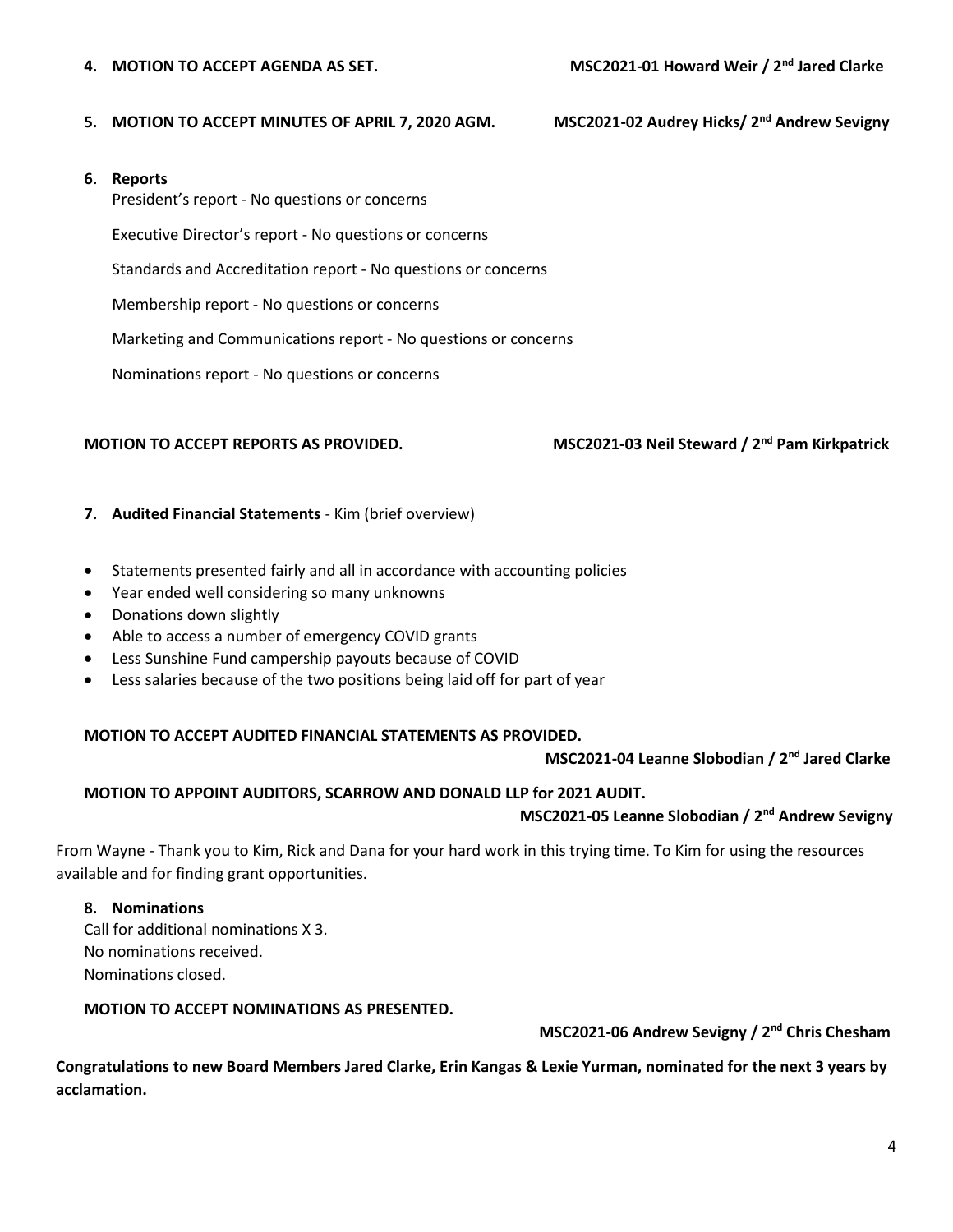*Budget presented for information purposes only. No Questions.*

### **9. New Business**

Information item presented by Jared Clarke on behalf of the Nominations Committee; COVID and accreditation. With new camps wanting to join, what will that look like. Asked for flexibility in the process looking at new camps and for our accredited camps regular visits. Evaluating at this time, will let camps know more when we know. Not lowering standards, just know that our normal process may not be possible. Flexibility on the process not on the standards themselves. Will let camps know more as summer gets closer. Safety at a high level. But with the uncertainty we are still trying to figure out what that will look like as we know more from Government as to what will be allowed.

## **MOTION OF APPRECIATION TO THE OUTGOING BOARD MEMBERS, WAYNE EISBRENNER AND AMBER ALLEN, FOR ALL OF THEIR HARD WORK.**

 **MSC2021-07 Jared Clarke / 2nd Audrey Hicks**

10. **MOTION TO ADJOURN AGM.** MSC2021-08 Jared Clarke / 2<sup>nd</sup> Andrew Sevigny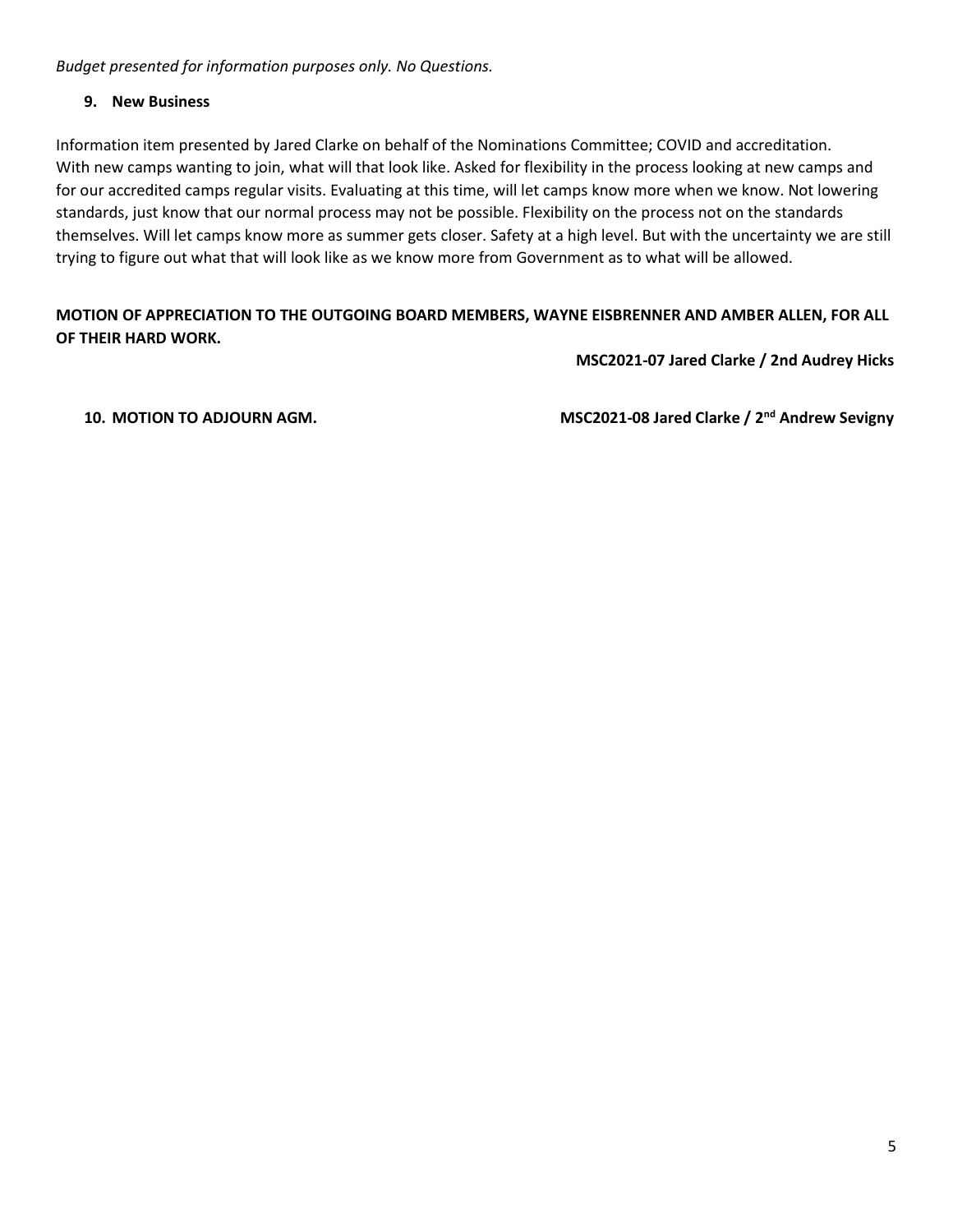# **PRESIDENT'S REPORT**

To the members of the MCA:

It is a pleasure to serve the membership of the MCA in the position of President. I have enjoyed having the opportunity to get to know the fantastic people involved in the camping movement in our region. As you know our industry is ever evolving and so our association must evolve with the changing times. I am excited about the many new things that are happening through the MCA office and firmly believe we have been blessed with a fantastic spokesperson for our industry in our Executive Director Kim Scherger. I so appreciate her hard work and dedication to advocate on behalf of camps, specifically with the provincial government. I believe that our best days are in front of us and that our staff team represents our industry very well.

I would like to take a minute to thank all of the members of the board who give of their time and resources to serve the membership. They do a fantastic job and serve with the best interests of the association in mind I would like to acknowledge the members of the board who are completing their terms with the MCA and will not be returning. They have served faithfully and I would encourage the membership in the coming days to reach out to them and thank them personally for their years of service. As the president of the MCA I also have the privilege of serving on the board of the Canadian Camping Association. The CCA has been focusing on being an advocate to the government on behalf of the camps across the country specifically focused on including camps in Covid relief programs. CCA has retained the services of a lobbying group to engage with the Federal Government. Once again it has been a privilege to serve our members in this role and I look forward to the years to come as the camping community continues to grow to meet the needs of the youth in this province.

Sincerely,

Jared Clarke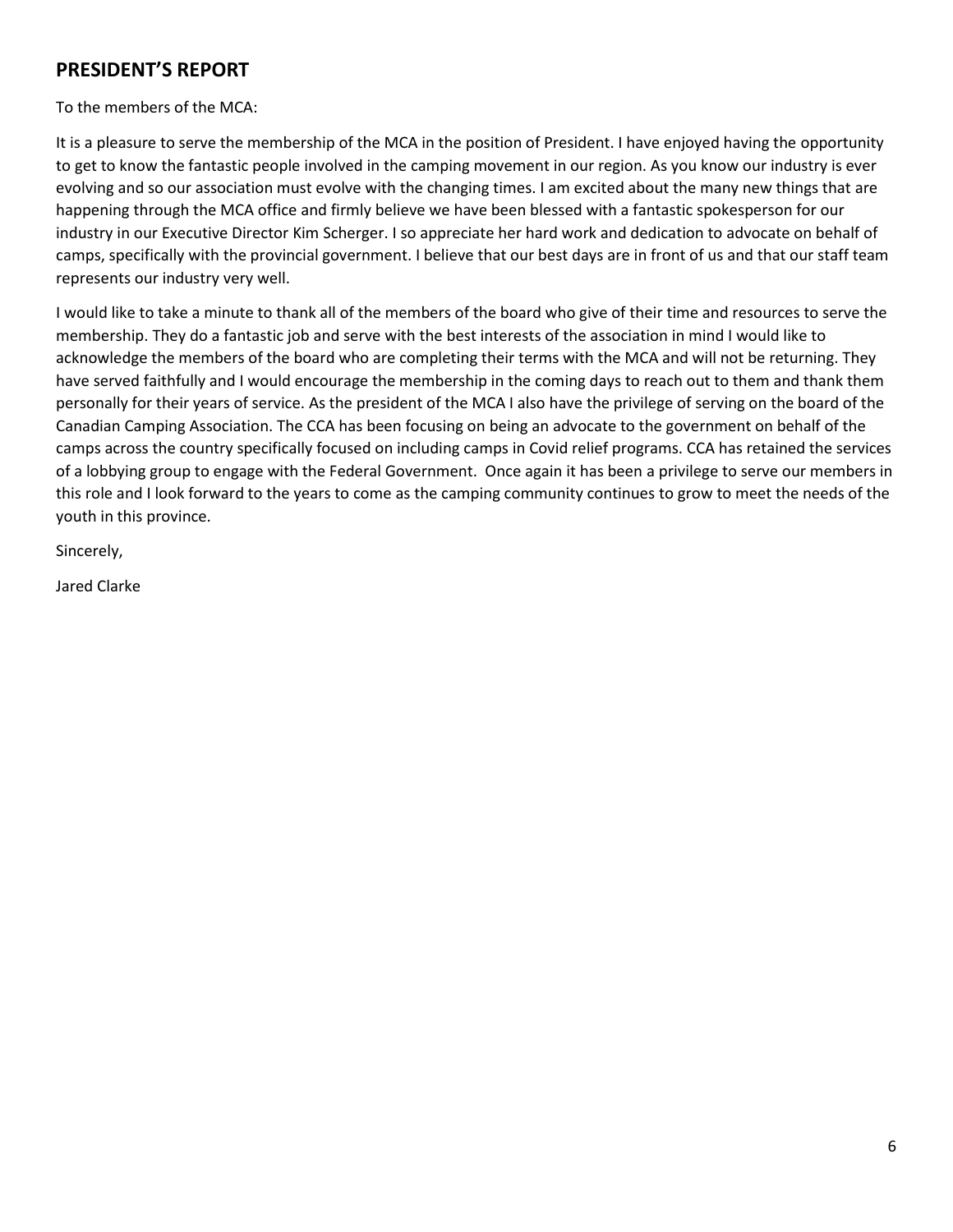# **EXECUTIVE DIRECTOR'S REPORT**

In the song *Photograph* by Nickelback, the lead singer Chad Kroeger sings:

"I miss that town, I miss the faces You can't erase, you can't replace it I miss it now, I can't believe it So hard to stay, too hard to leave it"

He's singing about looking at photographs and the memories they bring. As I reflect on this past year, I think of the snapshots and zoom memories and change those lyrics a bit to:

"I miss our camps, I miss the faces You can't erase, you can't replace it I miss it now, I can't believe it We couldn't go, but don't wanna leave it"

Another year for the history books at MCA. Our year started with big plans creating an Opening Camp Safely Plan with two doctors and waiting to see if opening camp would actually happen. We were delighted to have a meeting with Dr Roussin, set up by MLA Andrew Micklefield, near the end of March 2021, where the good doctor gave our opening safely plan the stamp of approval. He was almost ready to give us the green light to say "Yes! You can have overnight camps this summer" but wanted to wait a few weeks as this new strain of the virus, they were calling it the Delta variant, was just starting to appear. He wanted to see what it was going to do. As we know it didn't do anything good, so we all were locked down again and in a waiting pattern.

During that time many camps lost a good number of their potential or hired staff as those young people needed to find jobs for the spring & summer. Camp's leaders were disappearing. On June 24, it was announced that day camps could happen so camps were in a flurry of putting plans into place and hiring as many staff as they could in the week or two before their day programs were going to start up. Again, another summer to make the best of, to use staff – many funded through Green Team grants from the province or federally by Canada Summer Jobs - to run programs or work on fix ups and maintenance items at camps. Not what camps, or anyone wanted *again*, for a second summer.

Surprisingly, early August, we were suddenly given the go-ahead to run overnight camps with limited cohorts, just a few days from after the announcement. A couple camps decided they could get it organized for a small number of campers and they were able to experience the joy and wonder of overnight camps.

As we moved into the Fall, camps still faced issues with small cohort numbers and vaccines and how things were not working in camps' favour. Then omicron ended off the year.

Frustration was a common thread for many for good reason. The MCA felt your anguish and kept lobbying and advocating – for the past two years. That and trying to surround our camps directors/staff in support and conversation, continuing to build our relationships. We have had some great people lobbying alongside us – MLA Andrew Micklefield, Jocelyn McMullen our rep for Municipal Relations with the Province; many thanks to them for all they have done for us. Pleasantly surprisingly, to end off our year, after many letters being written and meetings and conversations with government officials, I got the letter I was hoping would eventually come: the MCA was getting sector specific funding from the Manitoba government to the tune of \$750,000. I had to keep it under wraps for a few months while the details were discussed/finalized which was so difficult knowing camps were hurting and needed the funding. Finally, being able to announce this in early 2022 was a relief.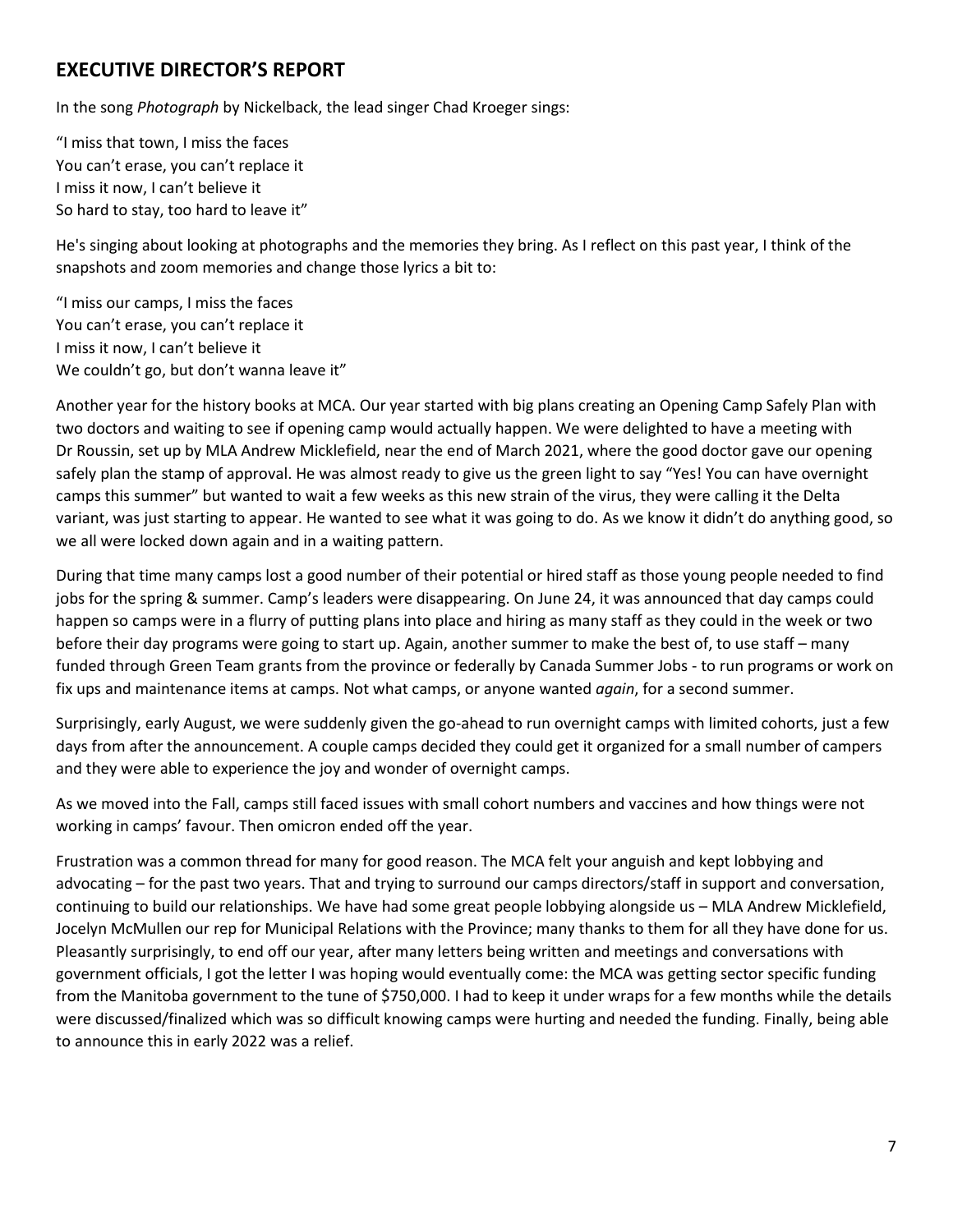I am thankful to all the donors of the Sunshine Fund – the individuals, businesses, foundations, grantors, funders for keeping our fund alive and sending kids to camp. We sent 141 Manitoba kids to day camps in the summer of 2021; much lower than our pre-pandemic years, but nonetheless, we helped to send kids to camp in the midst of a pandemic. That is wonderful.

I want to thank my staff – Dana, Rick, and Sydney for all their work over the year. They all helped keep our association together: Dana writing grants and getting some great new ones to keep us going/moving forward and connecting with our incredible donors; Rick communicating whatever was needed and finding some good news to share in the dark days of the year; Sydney being one of the voices to our parents and camps and donors, helping to organize, reassure and thank them. I also want to thank the board for their dedication and support over this past year; zooming, emailing, calling, and staying connected with me/ the MCA.

Lastly, thank you camps for helping to make the MCA what it is as we continue to grow stronger together. Thank you for being the Manitoba Camping Association.

Submitted with a smile  $\bullet$ Kim Scherger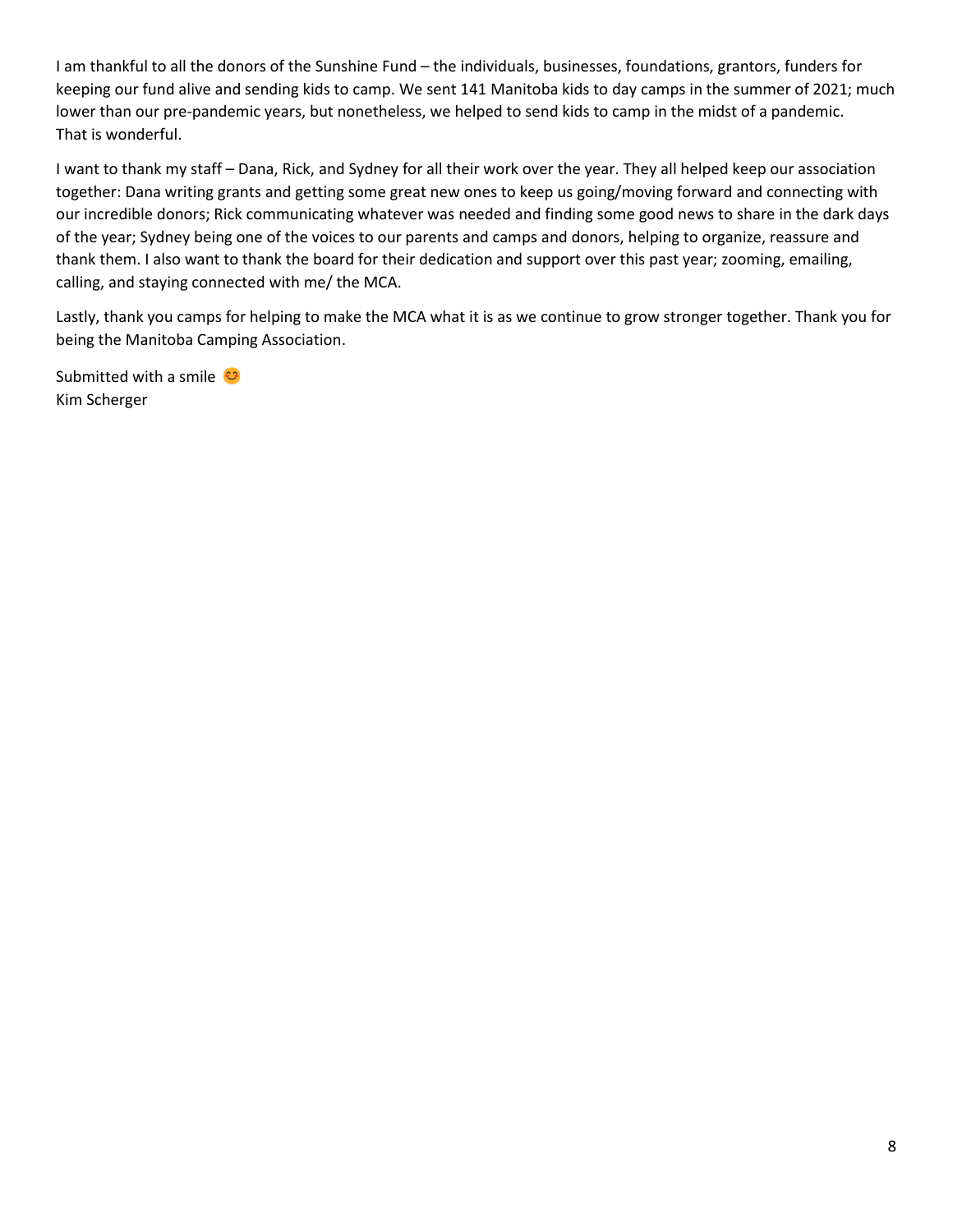# **NOMINATIONS COMMITTEE REPORT 2022**

#### **CURRENT CONTINUING BOARD MEMBERS**

| <b>Jared Clarke</b>     | Renew in 2023                 | 2 year term (2 <sup>nd</sup> year, 1st term) President             |
|-------------------------|-------------------------------|--------------------------------------------------------------------|
| <b>Andrew Sevigny</b>   | Renew in 2022                 | 2 year term $(1^{st}$ year/3 <sup>rd</sup> term) Vice Pres         |
| <b>Audrey Hicks</b>     | Renew in 2023                 | 2 year term (2 <sup>nd</sup> year, 3 <sup>rd</sup> term) Secretary |
| <b>Danial Sprintz</b>   | Renew in 2023                 | 2 year term ( $2^{nd}$ year, $3^{rd}$ term)                        |
| <b>Connor Trueman</b>   | Renew in 2023                 | 2 year term ( $2^{nd}$ year, $2^{nd}$ term)                        |
| Leanne Slobodian        | Renew in 2022                 | 2 year term $(1^{st}$ year, $3^{rd}$ term) Treasurer               |
| <b>Neil Steward</b>     | Renew in 2022                 | 2 year term (1st year, $2^{nd}$ term)                              |
| <b>Janet Peters</b>     | Renew in 2022                 | 2 year term $(1^{st}$ year, $2^{nd}$ term)                         |
| <b>Lexie Yurman</b>     | Renew in 2023                 | 2 year term ( $2^{nd}$ year, $1^{st}$ term)                        |
| <b>Erin Kangas</b>      | Renew in 2023                 | 2 year term ( $2^{nd}$ year, $1^{st}$ term)                        |
| <b>Wayne Eisbrenner</b> | Ex-officio outgoing president | Term until Jared is no longer president                            |

# **2022 Board of Directors Slate – presented for voting at the AGM**

*Andrew Sevigny, third term Leanne Slobodian, third term Neil Steward, second term Janet Peter, second term*

With the above slate renewing at the AGM, we will have 7 camp staff members and 3 community members, for a maximum of 10 board members.

Submitted by Nominations Committee,

Danial Sprintz, Lexie Yurman, Kim Scherger

# **Audited Financial Report and Appointment of Auditors for 2022 audit**

Year end audit was completed for 2021 by Scarrow & Donald – see attached Auditors for 2022 to be appointed. Recommendation for Scarrow & Donald to be our auditors for 2022 audit.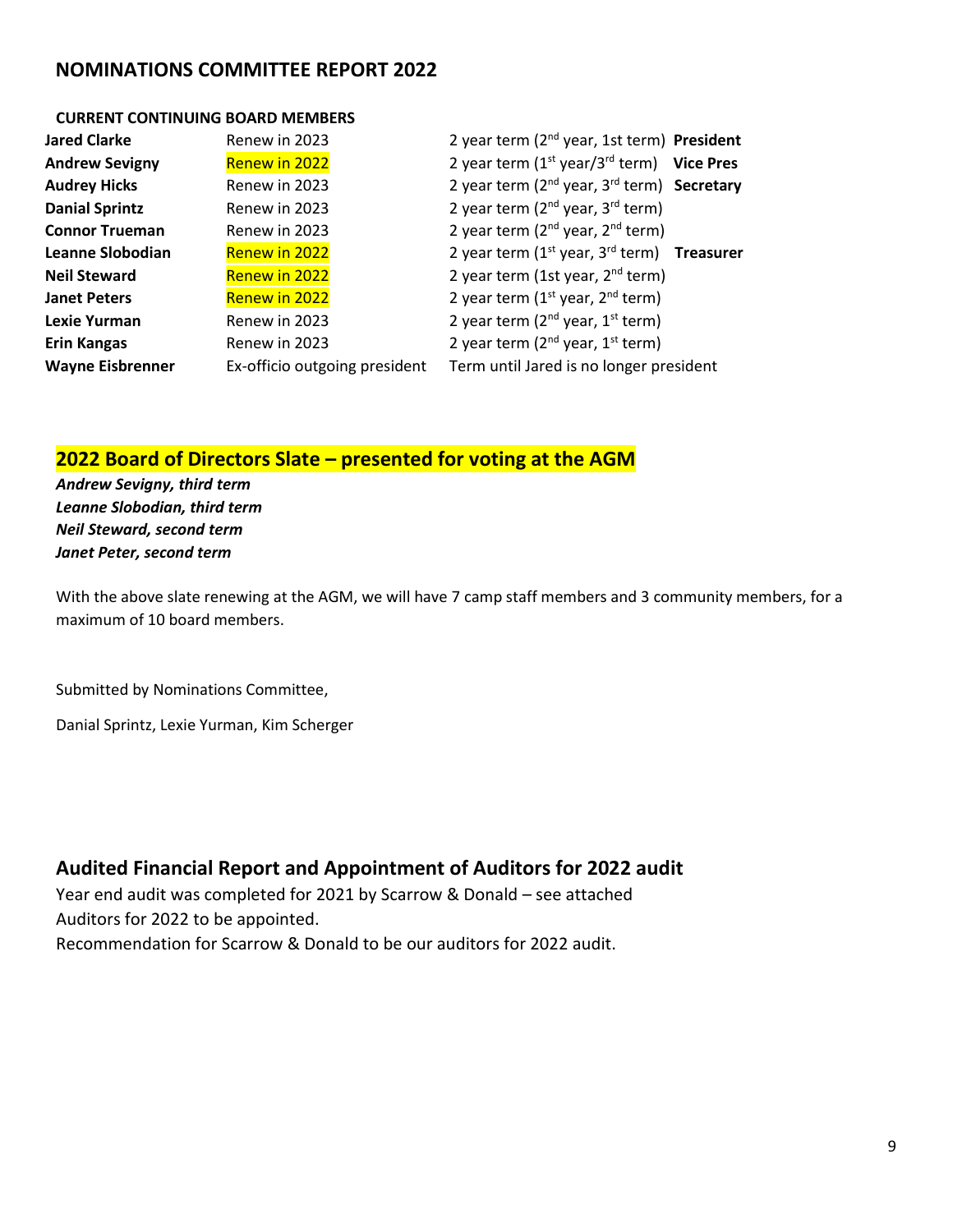### **Manitoba Camping Association 2022 Budget**

|                                                               | 2022<br><b>Budget</b> |
|---------------------------------------------------------------|-----------------------|
| Revenue                                                       |                       |
| <b>Event Revenue (Sponsorship)</b>                            |                       |
| Luncheon                                                      | \$8,000.00            |
| <b>BBQ</b>                                                    | \$1,000.00            |
| <b>Giving Tuesday</b>                                         | \$40,000.00           |
| <b>Third Party Events</b>                                     | \$8,000.00            |
| <b>Rumble In the Valley</b><br><b>Planned Giving Evening</b>  | \$0.00                |
|                                                               | \$0.00                |
| <b>Total Event Revenue</b>                                    | \$57,000.00           |
| <b>Funding and Grants</b>                                     |                       |
| <b>Endowment Interest (Wpg Fdn)</b><br><b>Donations - NTR</b> | \$17,500.00           |
| <b>Donations - Tax Receipted</b>                              | \$125,000.00          |
|                                                               | \$142,500.00          |
| <b>Grants</b>                                                 |                       |
| <b>Thomas Sill</b>                                            | \$5,000.00            |
| <b>MB Govt Grants</b>                                         | \$58,800.00           |
| <b>Wpg Foundation Grants</b>                                  | \$8,000.00            |
| <b>Various</b>                                                | \$75,000.00           |
| <b>Salaries - grants</b>                                      | \$8,000.00            |
| <b>Total Grants</b>                                           | \$154,800.00          |
| <b>CEWS &amp; Govt relief \$</b>                              | \$0.00                |
| <b>COVID Emerg Funding -WF &amp; An</b>                       | \$22,400.00           |
| <b>Total Funding and Grants</b>                               | \$376,700.00          |
| <b>Membership &amp; Service Revenue</b>                       | \$0.00                |
| <b>Newsletter Advertising</b><br><b>Camp Event Promotion</b>  | \$250.00              |
| <b>Membership Fees</b>                                        | \$20,000.00           |
| <b>Accreditation Fees</b>                                     | \$0.00                |
| <b>Parent Contributions</b>                                   | \$40,000.00           |
| <b>Total Membership &amp; Service Revenue</b>                 | \$60,250.00           |
| <b>Other Revenue</b>                                          | \$0.00                |
| <b>Sponsorships - Other</b>                                   | \$0.00                |
| <b>GST Rebate</b>                                             | \$1,700.00            |
| <b>Total Revenue</b>                                          | \$438,650.00          |
| <b>Expenses</b>                                               |                       |
| Auto Expense (Mileage etc.)                                   | \$2,600.00            |
| <b>Accreditation Expenses</b>                                 | \$2,000.00            |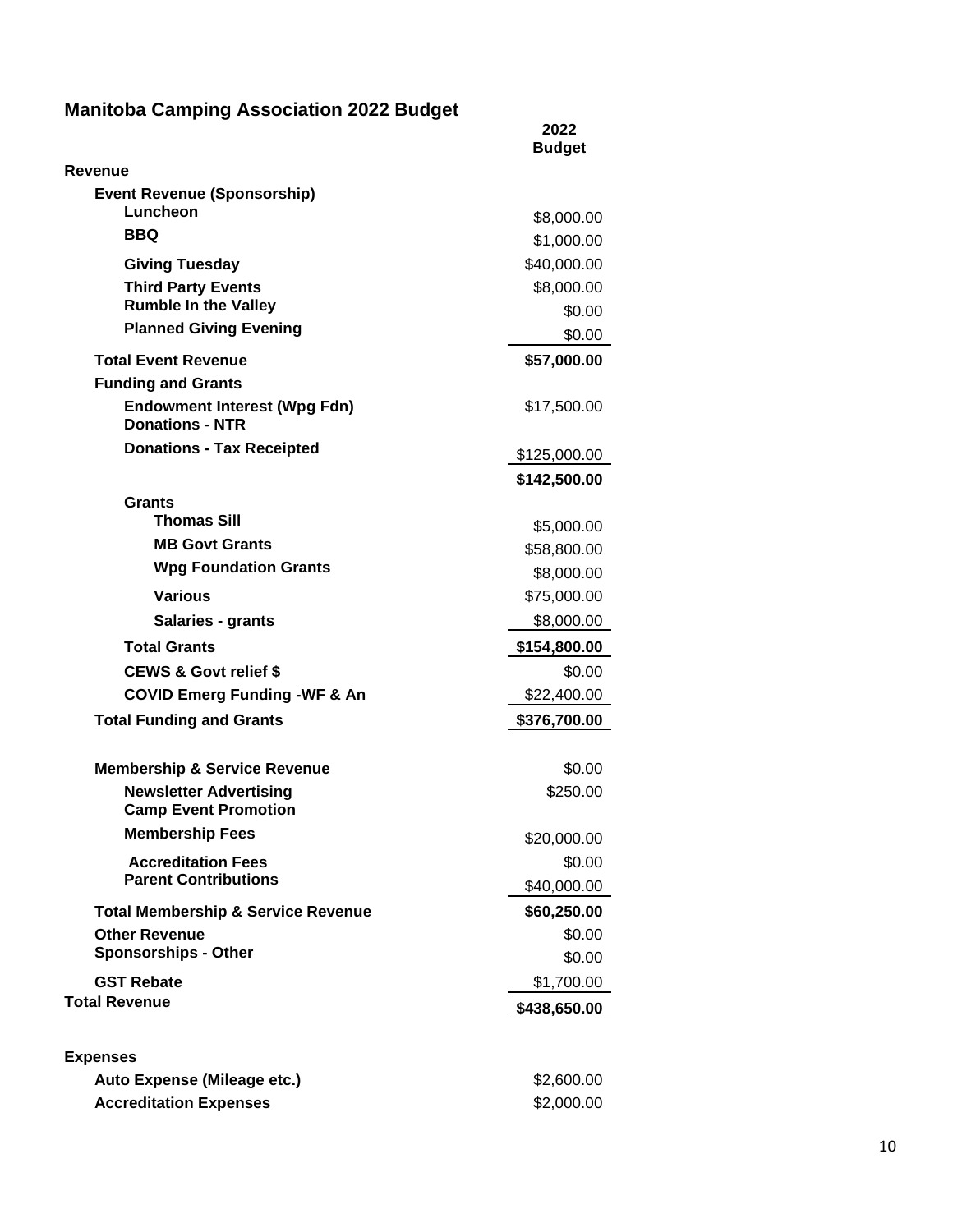| <b>Annual Conference Expenses</b>                                       | \$1,000.00   |
|-------------------------------------------------------------------------|--------------|
| <b>Audit/Accounting</b>                                                 | \$5,500.00   |
| <b>Bank Charges &amp; Interest</b>                                      | \$800.00     |
| <b>Credit Card Charges</b>                                              | \$1,200.00   |
| <b>Camp Registration Fees</b>                                           | \$200,000.00 |
| <b>CCA Expenses</b>                                                     | \$1,500.00   |
| <b>Dues &amp; Memberships</b>                                           | \$500.00     |
| <b>Endowment Fund</b>                                                   |              |
| <b>Subtotal of above expenses</b>                                       | \$215,100.00 |
| <b>Event Expenses</b><br>Luncheon                                       | \$2,500.00   |
| <b>Giving Tuesday/Year End Campaign</b>                                 | \$500.00     |
| Permit Expense/Fairs, etc.                                              | \$300.00     |
| <b>Community BBQ</b>                                                    | \$250.00     |
| <b>SF Christmas Hampers</b>                                             | \$0.00       |
| <b>Total Event Expenses</b>                                             | \$3,550.00   |
| <b>Gift in Kind Expense</b>                                             |              |
| <b>Insurance</b>                                                        | \$6,000.00   |
| <b>Marketing &amp; Promotions</b>                                       | \$15,000.00  |
| <b>MCA Meeting Expenses</b>                                             | \$600.00     |
| <b>Meals &amp; Entertainment</b>                                        | \$500.00     |
| <b>Board Expenses (staff)</b>                                           | \$475.00     |
| <b>Membership Events</b>                                                | \$400.00     |
| <b>Office Expenses</b>                                                  |              |
| <b>Office Furniture</b>                                                 | \$0.00       |
| <b>Website Hosting &amp; Domain</b>                                     | \$500.00     |
| <b>Phone-Fax</b>                                                        | \$2,300.00   |
| <b>Internet</b>                                                         | \$800.00     |
| <b>City of Winnipeg Gas &amp; Electricity</b>                           | \$2,000.00   |
| e-tapestry                                                              | \$2,600.00   |
| <b>Computer - Tech Support</b>                                          | \$3,500.00   |
| <b>Courier/Other Office</b>                                             | \$0.00       |
| <b>Photocopier rental</b>                                               | \$0.00       |
| <b>Postage</b>                                                          | \$2,000.00   |
| <b>Printing</b>                                                         | \$5,000.00   |
| <b>Supplies</b>                                                         | \$2,500.00   |
| Total Office Expenses: Marketing, Insurance, Meals &<br><b>Meetings</b> | \$44,175.00  |
| <b>Professional Development</b>                                         | \$3,000.00   |
| Rent                                                                    | \$18,700.00  |
| <b>Travel Expenses</b>                                                  | \$0.00       |
| <b>Miscellaneous</b>                                                    | \$0.00       |
| reconciliation discrepencies                                            |              |